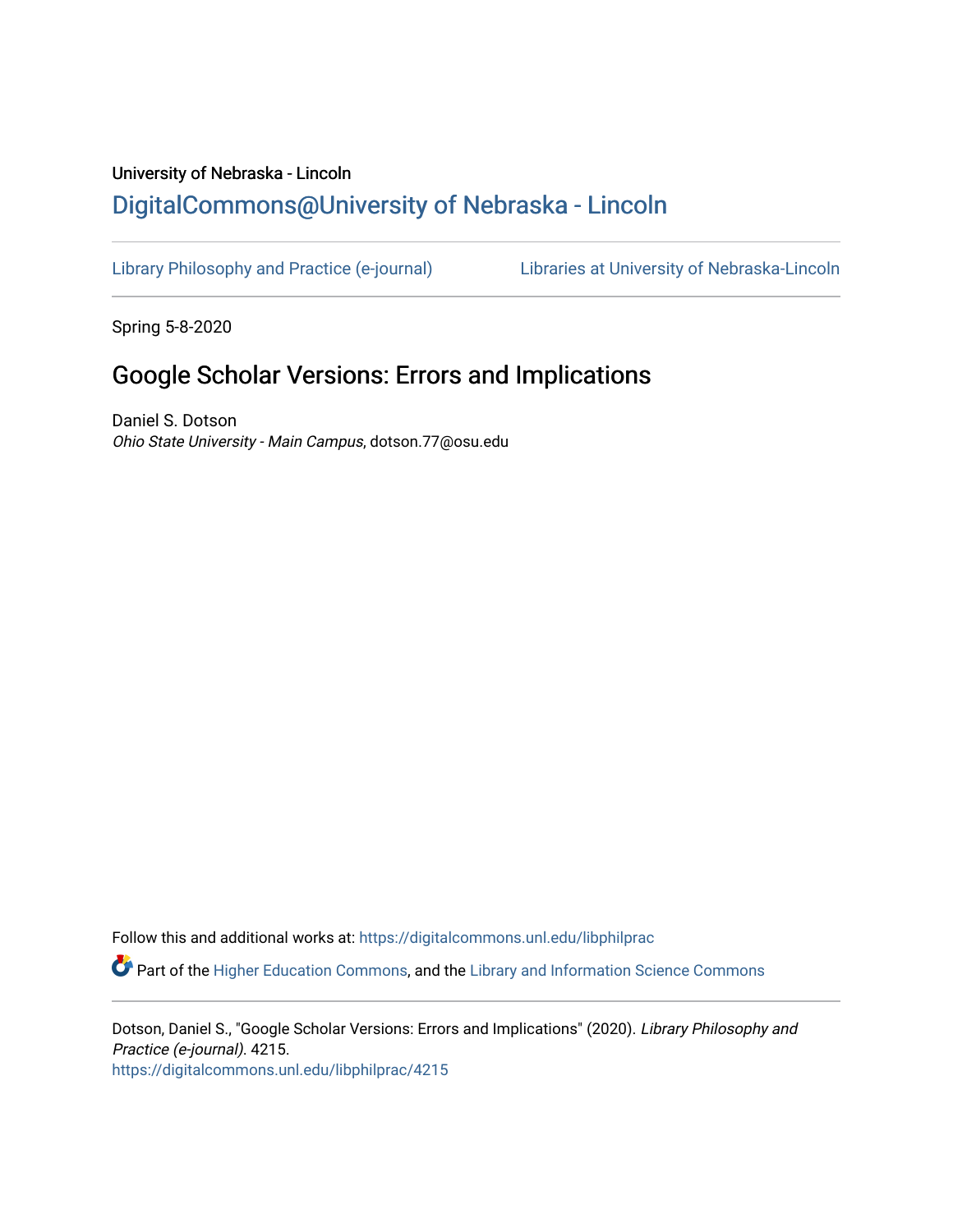Google Scholar Versions: Errors and Implications

Daniel S. Dotson The Ohio State University 155 South Oval Mall 180E Orton Hall Columbus, OH 43210 [dotson.77@osu.edu](mailto:dotson.77@osu.edu)

## **Abstract**

Google Scholar combines versions of what should be the same item into a single record with multiple versions listed and a common citation rate for all versions. However, these versions are not always the same document. A study on the citations of theses and dissertations found unusually high citation rates for some titles. On closer examination, these titles had versions that were other formats, sometimes with additional authors. A close examination of highly cited theses and dissertations revealed that nearly half of the titles were considered versions of other different formats, often much shorter and sometimes multi-authored journal articles.

#### **Keywords**

Google Scholar, versions, citation metrics, formats, dissertations, theses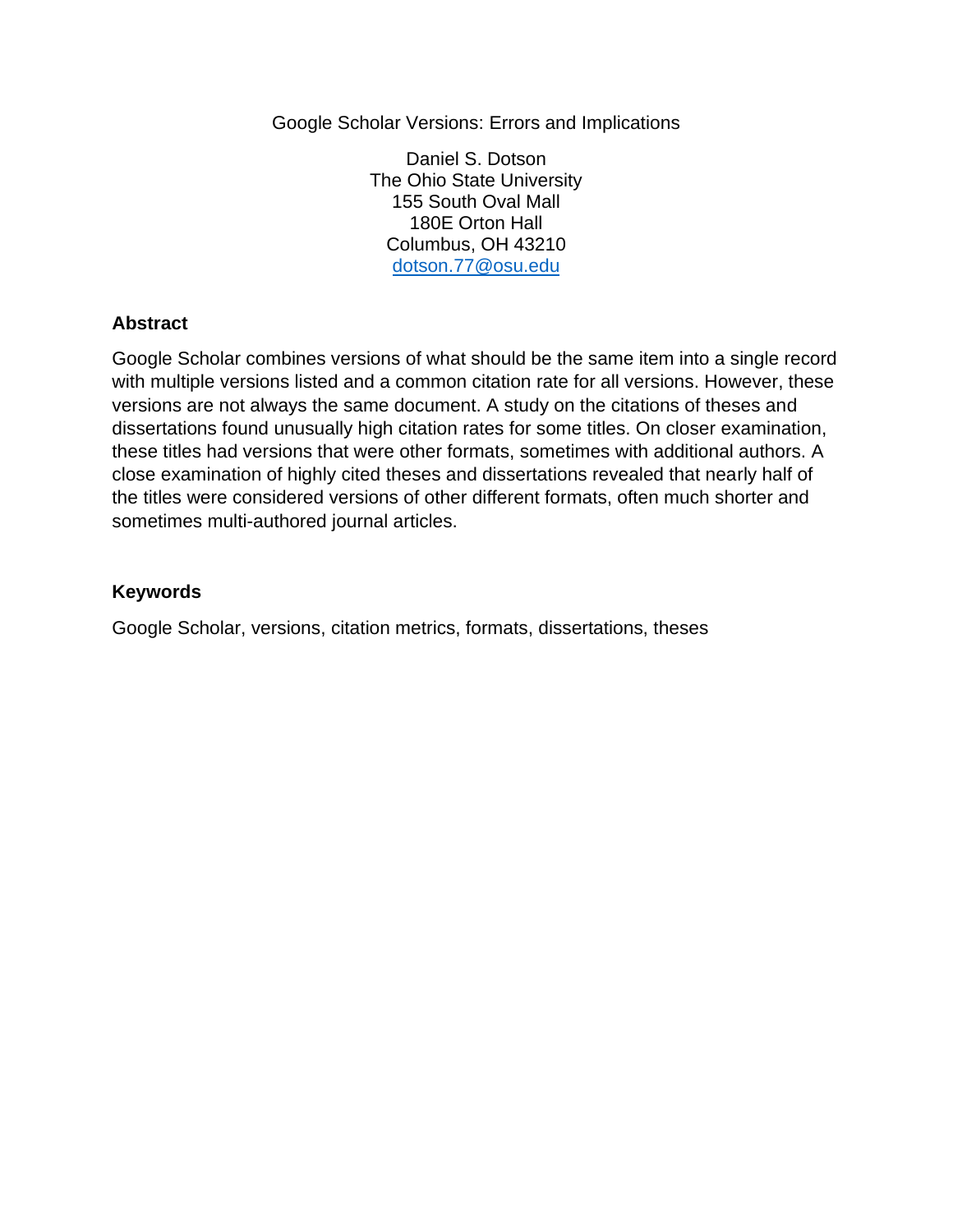#### **Introduction**

When examining citation rates of electronic theses and dissertations (ETDs) in Google Scholar for a previous study on citation rates, some very high citation counts were encountered. Upon closer examination, it was determined the citation counts were inflated due to Google Scholar counting ETDs as versions of other items in multiple cases. Primarily journal articles, but other formats were labeled as versions of the ETD if they had the same title. In addition to format differences of versions, some versions had multiple additional authors beyond the original ETD author.

Such occurrences raise multiple questions to be answered:

- How often is this occurring for ETDs?
- What formats are also being claimed as versions of ETDs? Are there sometimes multiple formats?
- Are "PDF sites" like ResearchGate and Academia.edu showing up as versions?
- What disciplines are the most affected by this versioning issue?

And some more philosophical questions outside the scope:

- Are some scholars using citation rates for "their works" that are inflated due to this false versioning? For example, if an ETD is cited, but is listed as a version of a journal article, are others using this citation as a quality indicator? This would be impossible to determine without interviewing the scholars involved.
- If there are errors with versioning with ETDs, how many other errors may be occurring with versioning and citations? Separate projects could explore this. PDF sites could be an interesting option.
- The citation count does not indicate which version was cited. Which version was actually cited? This could be explored, but the items examined had over 10,000 total citations, which would have been a very long-term project.
- Why did authors not consider using a unique title to make sure their works were more easily distinguishable? This particular question gets at the root cause of the false matching, but is unable to be explored without interviewing the authors.

While Google Scholar and its citation tracking are covered in the literature, the issue of dealing with Google Scholar's versions is not as widely covered. Beel and Gipp (2010) covered the issue of free versions of articles sometimes being listed in Google Scholar as the default. Some of these are on so-called "spammer" sites. These authors questioned multiple practices by Google Scholar, including assigning papers improperly to the wrong journal, counting citations from less scholarly sources (like Power Point slides), and counting citations to items other than the official version. This last one gets at the tendency for Google Scholar to lump what they consider to be different versions of the same work together into one citation count rather than counting citations from any source into one master citation count.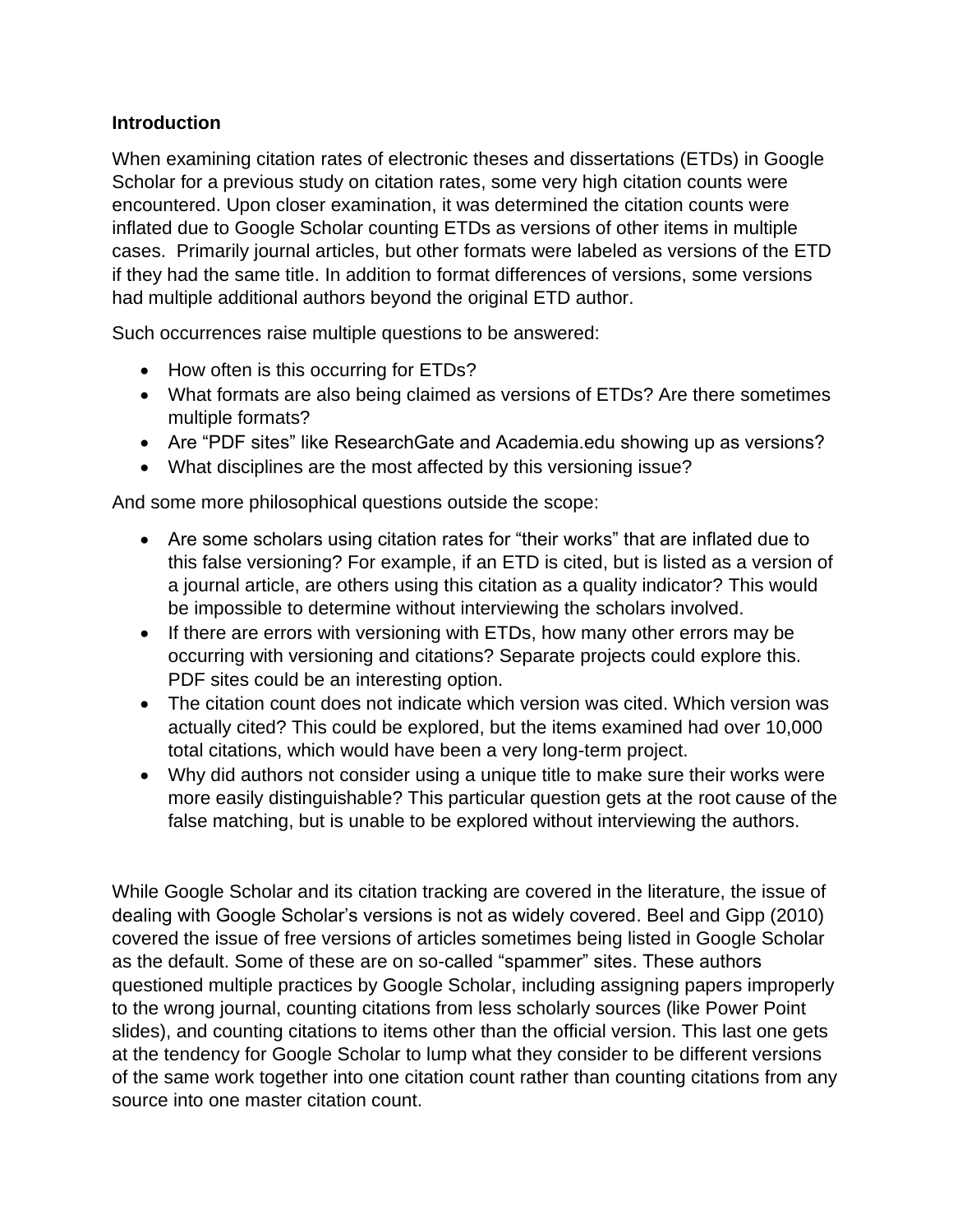Martin-Martin, Orduna-Malea, Harzing, and López-Cózar (2017) studied Google Scholar items for citation rates and examined items with high number of versions. They found a low but significant correlation between how many versions there were for an item and its position in search results. Their study's focus was more on the relationship between citations and position in results. They do bring up the idea that improper linking of different items as versions of the same document could be a factor in items' positions in search results. In other words, it is a known issue and it has ramifications. They do not explore this issue deeply, however.

Pitol and De Groot (2014) likewise examined Google Scholar citations. While they found that items with higher number of versions did not necessarily have higher citation rates, items that had free online versions did show higher citation rates. This related to versions that are freely found online, although the authors focused on the legitimate sites where content is legally available.

However, Google Scholar versions does have another problem. Bodlaender and van Kreveld (2015) explained the difficulty of merging versions (that are truly versions of the same work) into a single record for that item. This showcases that the versions of the same paper are sometimes separate when they should not be, while the issue being explored later in this article will show that items are sometimes improperly merged.

## **Methods**

The previous study that focused on ETD use identified 66 ETDs that had seen citation rates of 50 or more. These ETDs are re-examined in this study of versioning. The following information was recorded:

- ETD information: Title, Author, Department, Year, Downloads (from original study), Degree.
- The previous citation count.
- The new citation count (usually higher, sometimes lower).
- Number of versions listed in Google Scholar.
- Whether only ETDs were listed in the versions (this could include ProQuest versions, database indexing of ETDs, PDFs of the ETDs on other sites, etc.
- Whether a version was a book, journal article, or conference paper and if so, how many authors were on the item.
- Whether there were versions on PDF sites, such as Academia.edu, ResearchGate, or elibrary.ru. Author count was recorded.

## **Results**

*Differing Formats*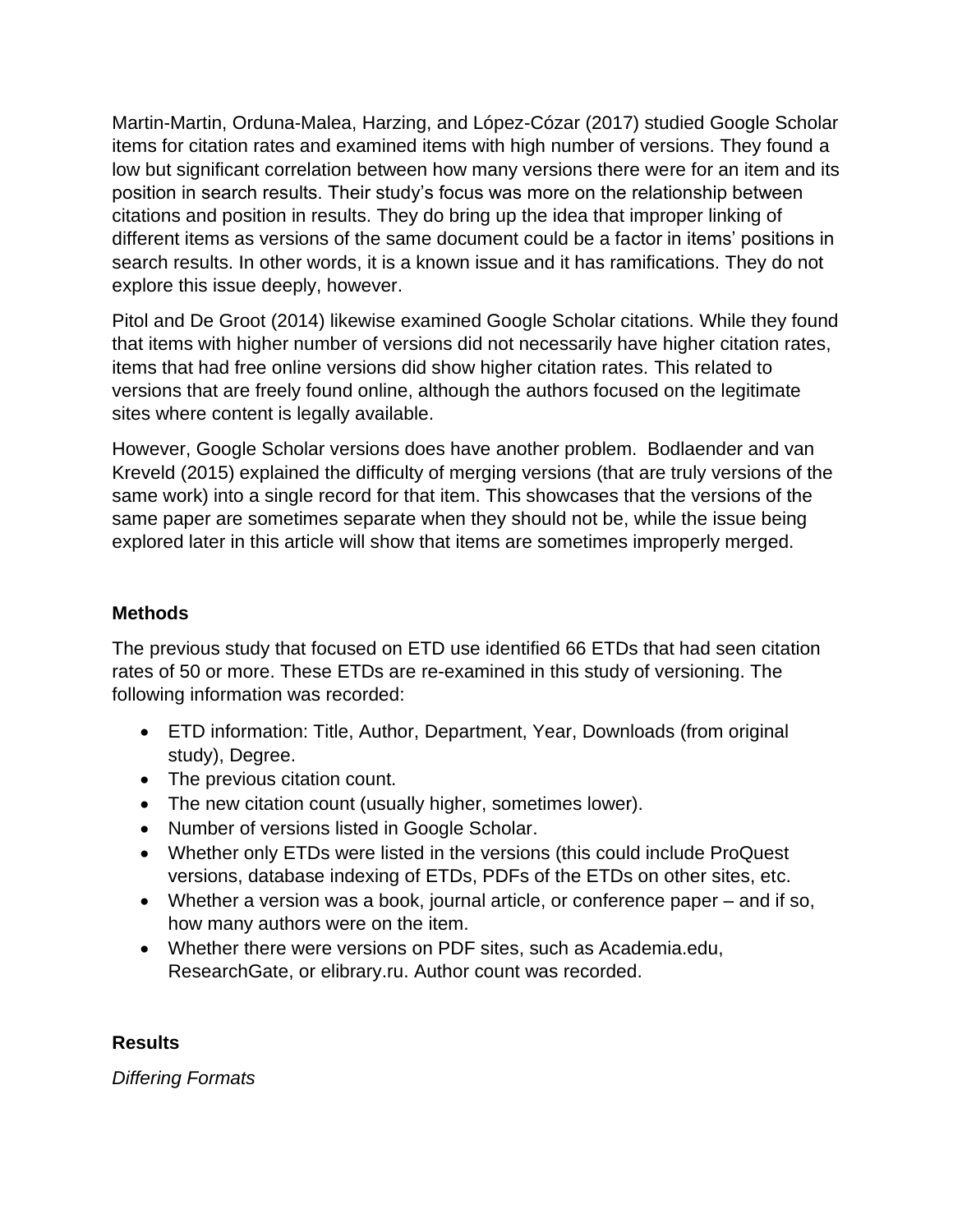The ETDs had a high percentage of items, 45.45%, which had versions listed in Google Scholar that were another format. A majority of these versions were journal articles and not the actual ETD. Four conference papers and one book were also listed as versions. The most cited title had versions from more than one format (the only such case), with a conference paper/presentation and a journal article version. Its citation count was the only one to hit four digits.

The data for these 66 titles are summarized in Table 1 and detailed information is in Table 3 (Appendix).

| <b>Results</b>                  | #  | $\%$   |
|---------------------------------|----|--------|
| All versions ETD                | 36 | 54.55% |
| Items not just ETDs             | 30 | 45.45% |
| <b>Book</b>                     |    | 1.52%  |
| <b>Journal Article</b>          | 26 | 39.39% |
| Conference Paper / Presentation | 4  | 6.06%  |
| On some PDF site                | 43 | 65.15% |

Table 1: Summary of ETDs' Versions

## *Differing Author Counts*

In terms of the number of authors of the non-ETD versions, the average was 2.33 with the most common number being 2. See Figure 1 for the number of items per author count.



Figure 1: Author count and Corresponding Items

In 22 (73.33%) of the cases of ETDs with versions that are not ETDs, one or more authors may be getting citation counts that are inflated as citations may have been to the ETD, but are attributed to the improper grouping of non-version versions.

*Disciplinary Differences*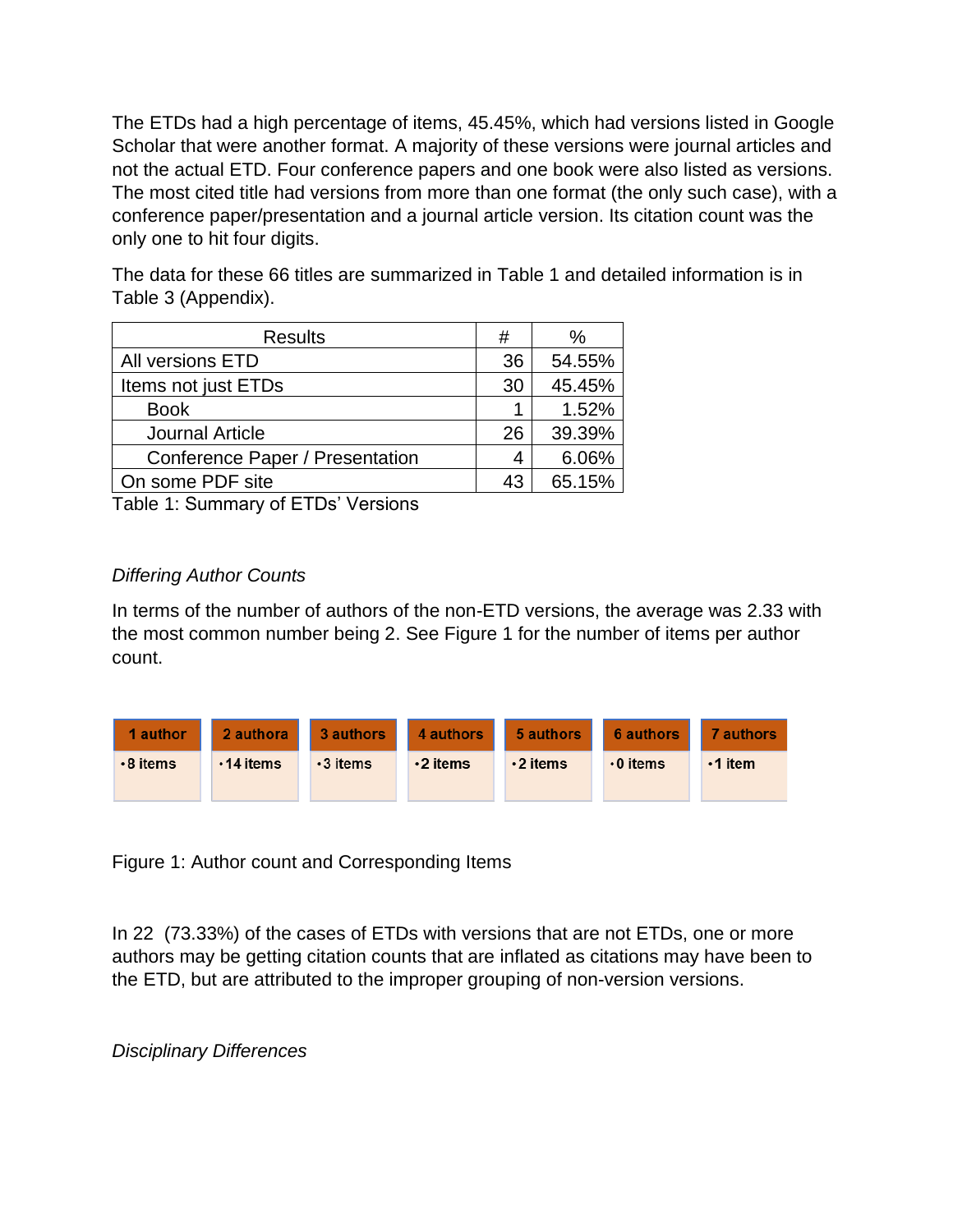To determine if there were disciplinary differences in how ETDs had versions that were not true versions assigned in Google Scholar, the 66 ETDs were assigned by the author to broad subject areas based on the departments. One item was assigned to the Graduate School, which was the department assignment given to digitized older ETDs ingested into the OhioLINK ETD Center repository. See Table 2. Refer to Table 3 (Appendix) for the original department. The color coding for format and subjects align with items in Table 3.

|                        |             | Conf Paper /  | Journal        |                    | Only       | Grand  |
|------------------------|-------------|---------------|----------------|--------------------|------------|--------|
|                        | <b>Book</b> | Presentation  | <b>Article</b> | Multi <sup>1</sup> | <b>ETD</b> | Total  |
|                        |             |               | 3              |                    | 7          | 11     |
| Arts/Humanities        | 9.09%       |               | 27.27%         |                    | 63.63%     | 16.67& |
|                        |             |               |                |                    |            |        |
| <b>Graduate School</b> |             |               |                |                    | 100%       | 1.52%  |
|                        |             | 1             | 14             | 1                  | 8          | 24     |
| <b>Sciences</b>        |             | 4.17%         | 58.33%         | 4.17%              | 33.33%     | 36.36% |
|                        |             | $\mathcal{P}$ | 8              |                    | 20         | 30     |
| <b>Social Sciences</b> |             | 6.67%         | 26.67%         |                    | 66.67%     | 45.45% |
|                        | 1           | 3             | 25             | 1                  | 36         |        |
| <b>Grand Total</b>     | 1.52%       | 4.55%         | 37.88%         | 1.52%              | 54.55%     | 66     |

Table 2: ETDs by Discipline

<sup>1</sup>The single item that had both a journal article and conference paper as a version.

For both arts/humanities and the social sciences, the majority of ETDs from the items examined had versions that were only ETDs. The sciences, on the other hand, had a majority of items that had versions that were actually other formats, the majority being journal articles. The single Graduate School item was only an ETD. Arts/Humanities had the only item that had a version that was a book format.

#### **Discussion**

The differences between the ETDs and the other formats improperly listed as versions were the primary focus of this study. Enough items were found in this group to indicate Google Scholar is not always properly versioning items. A thesis or dissertations with a single author and many pages is clearly not the same thing as a journal article or conference paper with multiple authors and fewer pages.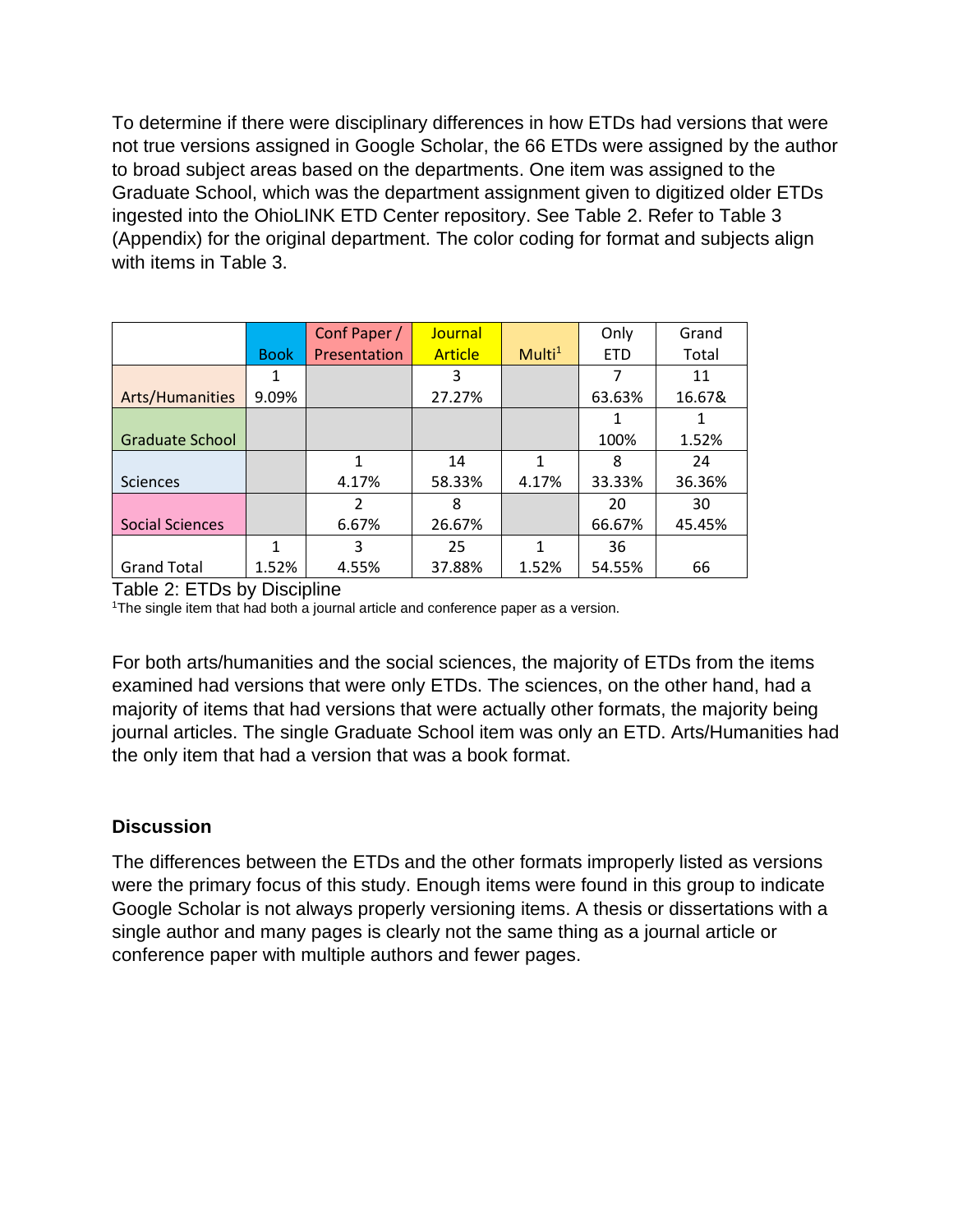

Figure 2: The Problems of Improper Versioning

Figure 2 illustrates the implications that can occur due to improper versioning. This leads to many potential issues. In addition to the obvious that searchers may select the wrong item and use it instead of the intended one, there is also a question of citation metrics. Google Scholar combines citations to all versions in one count. That count includes items that are potentially not the work of some authors in such cases. While it seems likely that a majority, most, or even all of the citations are to the non-ETD formats, it remains possible that some items in the citation count are to the ETD. In such cases, authors listed on the other items may be counting these numbers to a citation that in reality is to the ETD author only. The more extreme example where more than two formats (ETD, journal article, and conference paper) are versioned by Google Scholar makes the issue even more complicated.

PDF sites were perhaps one of the more interesting aspects of the versioning issue. Some contained the ETD, while others contained the other format(s) listed among the versions. A total of 43 items were on such PDF sites. Seven of the titles have items on PDF sites were differing author counts, indicating that at least some of them were ETDs and some were the other format. This makes the versioning even more complicated.

The most common true versions of the ETDs in question were linked to the ProQuest Dissertations & Theses platform, where Ohio State's doctoral dissertations, but not masters theses, are submitted. This information was not tracked.

An extreme example that does well to illustrate the problem with version is an item that was an ETD versioned alongside a journal article, a conference paper, PDFs on various PDF sites, and also some citation-only listings. This is illustrated in Figure 3.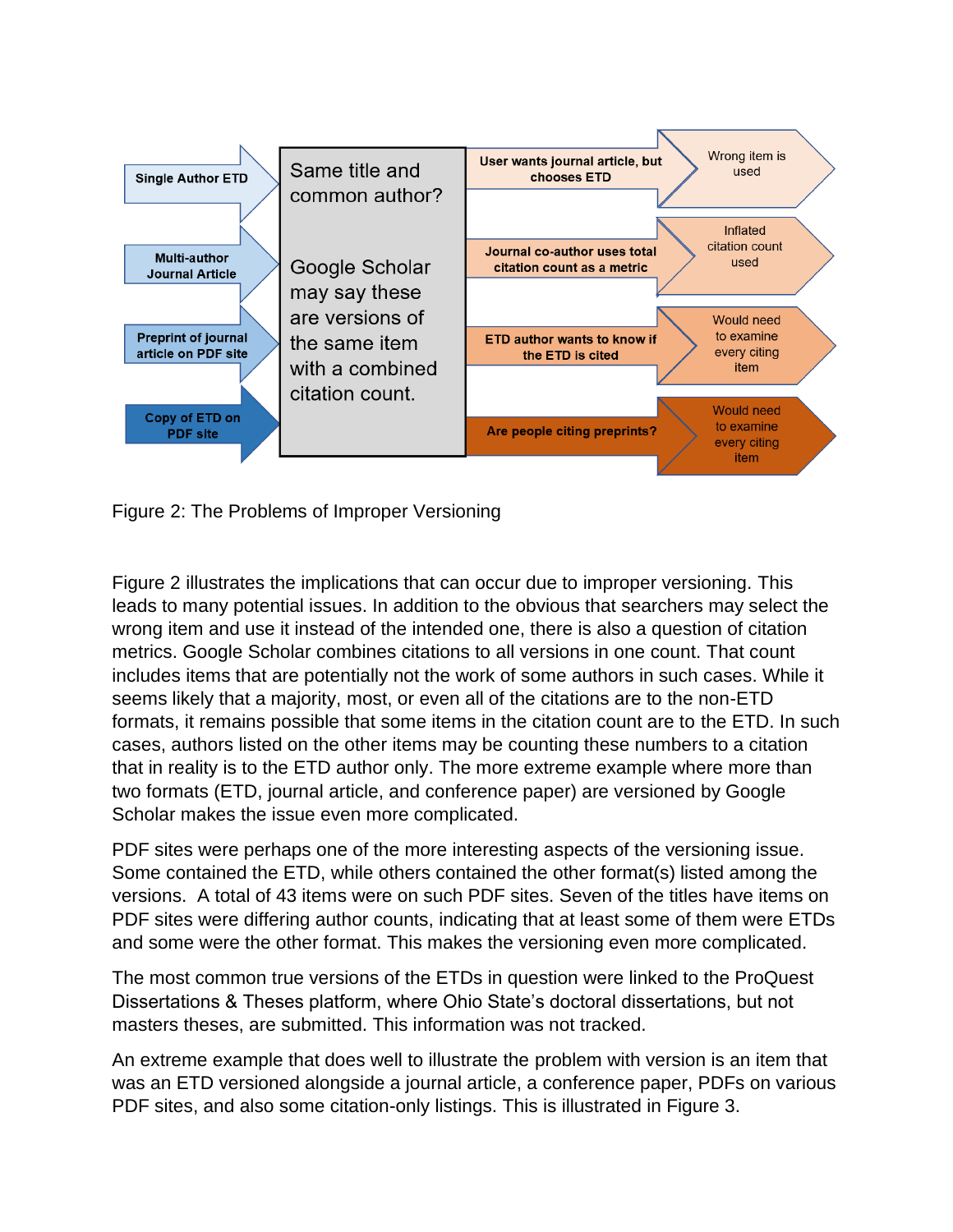

Figure 3: Many Versions not Versions

## **Conclusions**

Based upon the findings, citation rates for items with multiple versions should be suspect. Nearly half of these highly-cited ETDs had versions that were other formats, leaving the question as to which item was actually cited. Due to titles being the same for the different formats and having a common author, these versions were intermingled, and their citation rates combined. This leaves one unsure, without examining every citation, which format got the citation. In some cases, multiple other authors may be getting citation counts in Google Scholar to which they are not entitled. Are people citing the ETD or the journal article? Are people citing the PDF on Academia.edu that is a PDF of the ETD or a PDF on elibrary.ru that is a PDF of the journal article? This level of complexity points to the inexactness of the citation counts. Authors should examine their citations more carefully in such cases where these versions are combined, sometimes improperly, rather than trust the citation count outright.

Finally, a question not originally explored was the tendency for versions that were not full text. A number of versions were simply citations to one or more formats. Some were databases that only indexed an item which was often the ETD. These versions were really not useful beyond the fact that the item exists and did not create a true version.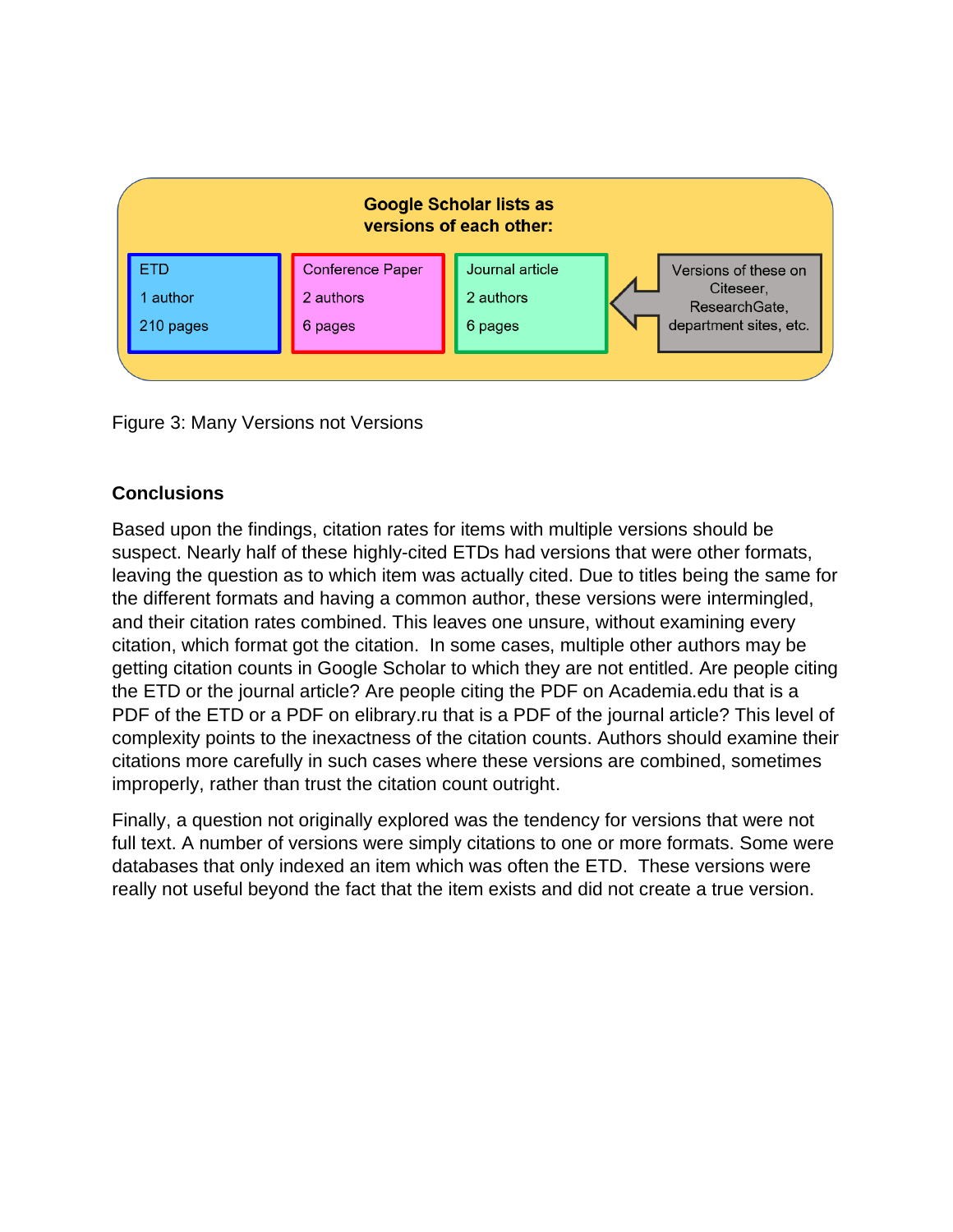#### **References**

Beel, J., & Gipp, B. (2010). Academic search engine spam and Google Scholar's resilience against it. *Journal of Electronic Publishing, 13*(3). <http://dx.doi.org/10.3998/3336451.0013.305>

Bodlaender, H. L., & van Kreveld, M. (2015). Google scholar makes it hard – the complexity of organizing one's publications. *Information Processing Letters, 115*(12), 965-968.<http://dx.doi.org/10.1016/j.ipl.2015.07.003>

Martin-Martin, A., Orduna-Malea, E., Harzing, A., & López-Cózar, E.D. (2017). Can we use Google Scholar to identify highly-cited documents? *Journal of Informetrics, 11*(1), 152-163.<http://dx.doi.org/10.1016/j.joi.2016.11.008>

Pitol, S.P., & De Groote, S.L. (2014). Google Scholar versions: Do more versions of an article mean greater impact? *Library Hi Tech, 32*(4), 594-611. <https://doi.org/10.1108/LHT-05-2014-0039>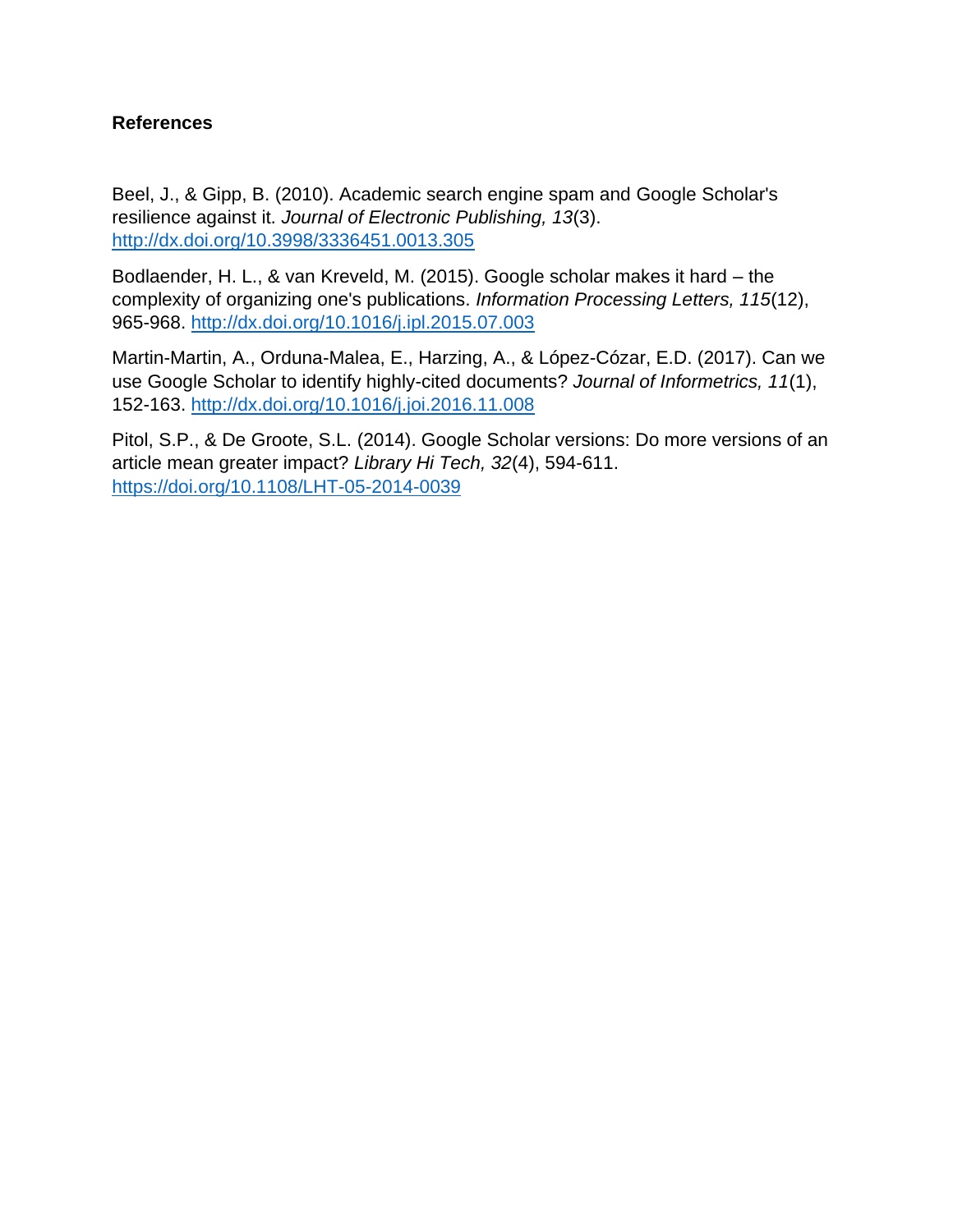# Appendix

| Title                                        | Author         | Dept <sup>1</sup>        | Year | Downloads | Degree         | Original<br>Cite Count | New Cite<br>Count | Versions        | Formats<br>beyond ETD | #<br>authors   | <b>PDF</b><br>sites | <b>PDF</b><br>site<br>authors |
|----------------------------------------------|----------------|--------------------------|------|-----------|----------------|------------------------|-------------------|-----------------|-----------------------|----------------|---------------------|-------------------------------|
|                                              |                |                          |      |           |                |                        |                   |                 | Journal               |                |                     |                               |
|                                              |                |                          |      |           |                |                        |                   |                 | article               |                |                     |                               |
|                                              |                | Electrical and           |      |           | Doctoral       |                        |                   |                 |                       |                | X                   | mixed                         |
|                                              |                | Computer                 |      |           |                |                        |                   |                 | <b>Conf Paper</b>     | 2              |                     |                               |
| <b>Stability Analysis of Swarms</b>          | Veysel Gazi    | Engineering              | 2002 | 5102      |                | 1076                   | 1117              | 20              | /Presentation         |                |                     |                               |
|                                              |                |                          |      |           |                |                        |                   |                 | <b>Conf Paper</b>     |                |                     |                               |
| Short Text Classification in Twitter to      | <b>Bharath</b> | <b>Computer Science</b>  |      |           | <b>Masters</b> |                        |                   |                 | /Presentation         |                | X                   | mixed                         |
| <b>Improve Information Filtering</b>         | Sriram         | and Engineering          | 2010 | 23540     |                | 786                    | 865               | 11              |                       | 5              |                     |                               |
| The Phonetics and Phonology of Korean        |                |                          |      |           |                |                        |                   |                 | <b>Book</b>           | $\mathbf{1}$   |                     |                               |
| Prosody                                      | Sun-Ah Jun     |                          | 1993 | 3199      | Doctoral       | 762                    | 915               | 10 <sup>°</sup> |                       |                | X                   | $\mathbf{1}$                  |
|                                              |                | Linguistics              |      |           |                |                        |                   |                 |                       |                |                     |                               |
| The effects of the classroom flip on the     |                |                          |      |           |                |                        |                   |                 | Only ETD              |                |                     |                               |
| learning environment: a comparison of        |                |                          |      |           |                |                        |                   |                 |                       | $\mathbf{1}$   |                     |                               |
| learning activity in a traditional classroom |                |                          |      |           | Doctoral       |                        |                   |                 |                       |                |                     |                               |
| and a flip classroom that used an            | Jeremy         | Educational              |      |           |                |                        |                   |                 |                       |                |                     |                               |
| intelligent tutoring system                  | Strayer        | <b>Studies</b>           | 2007 | 34101     |                | 421                    | 504               | 5               |                       |                |                     |                               |
| Root resorption associated with              | Belinda        |                          |      |           |                |                        |                   |                 | Journal               |                |                     |                               |
| orthodontic tooth movement: A                | Jessica        |                          |      |           | <b>Masters</b> |                        |                   |                 | article               | 5              |                     |                               |
| <b>Systematic Review</b>                     | Weltman        | Dentistry                | 2009 | 4679      |                | 375                    | 415               | 12              |                       |                |                     |                               |
| A comparative analysis of energy             |                | Mechanical and           |      |           |                |                        |                   |                 | Journal               |                |                     |                               |
| management strategies for hybrid             | Lorenzo        | Aerospace                |      |           | Doctoral       |                        |                   |                 | article               | 3              | X                   | 3                             |
| electric vehicles                            | Serrao         | Engineering              | 2009 | 8652      |                | 359                    | 411               | 17              |                       |                |                     |                               |
| A theoretical and experimental               |                | Mechanical and           |      |           |                |                        |                   |                 | <b>Journal</b>        |                |                     |                               |
| investigation of modulation sidebands of     | Murat          | Aerospace                |      |           | Doctoral       |                        |                   |                 | article               | $\overline{2}$ | X                   | mixed                         |
| planetary gear sets                          | Inalpolat      | Engineering              | 2009 | 6489      |                | 258                    | 293               | 7               |                       |                |                     |                               |
| Bringing automatic stereotyping under        |                |                          |      |           |                |                        |                   |                 | <b>Journal</b>        |                |                     |                               |
| control: Implementation intentions as        | Brandon D.     |                          |      |           | Doctoral       |                        |                   |                 | article               | $\overline{c}$ | X                   | mixed                         |
| efficient means of thought control           | <b>Stewart</b> | Psychology               | 2007 | 2004      |                | 214                    | 232               | 16              |                       |                |                     |                               |
|                                              |                |                          |      |           |                |                        |                   |                 | <b>Journal</b>        |                |                     |                               |
|                                              | Frederick I.   | <b>Materials Science</b> |      |           | Doctoral       |                        |                   |                 | article               | 2              |                     |                               |
| Forming of tailor-welded blanks              | Saunders       | and Engineering          | 1994 | 3875      |                | 203                    | 197               | 6               |                       |                |                     |                               |
| Toward the design of a computer-based        | Brenda Kay     |                          |      |           |                |                        |                   |                 | Only ETD              | $\mathbf{1}$   |                     |                               |
| interactive fantasy system                   | Laurel         | Theatre                  | 1986 | 2284      | Doctoral       | 200                    | 206               | 2               |                       |                |                     |                               |
|                                              | Dorothy        |                          |      |           |                |                        |                   |                 | Journal               |                |                     |                               |
| The effects of humor in persuasion           | Markiewicz     | Psychology               | 1972 | 3941      | Doctoral       | 195                    | 205               | 6               | article               | $\mathbf{1}$   | X                   | $\mathbf{1}$                  |
| The five-factor model and career self-       |                |                          |      |           |                |                        |                   |                 | <b>Journal</b>        |                |                     |                               |
|                                              | Robert Owen    |                          |      |           | Doctoral       |                        |                   |                 | article               |                | X                   | mixed                         |
| efficacy: general and domain-specific        | Hartman        | Psychology               | 2006 | 13056     |                | 184                    | 205               | 9               |                       | 2              |                     |                               |
| relationships                                |                |                          |      |           |                |                        |                   |                 |                       |                |                     |                               |
|                                              | Dwight         |                          |      |           | Doctoral       |                        |                   |                 | Journal               |                |                     |                               |
| Alienation and political apathy              | Gantz Dean     | Sociology                | 1956 | 2039      |                | 147                    | 157               | 6               | article               | $\mathbf{1}$   |                     |                               |
| A uniform pressure electromagnetic           | Manish         | <b>Materials Science</b> |      |           | Doctoral       |                        |                   |                 | <b>Journal</b>        |                | X                   | $\mathbf{1}$                  |
| actuator for forming flat sheets             | Kamal          | and Engineering          | 2005 | 4680      |                | 127                    | 147               | 17              | article               | 2              |                     |                               |
| Social capital and political consumerism:    | Lisa Anne      |                          |      |           |                |                        |                   |                 | Journal               |                |                     |                               |
| a multilevel analysis                        | Neilson        | Sociology                | 2006 | 3391      | <b>Masters</b> | 120                    | 136               | 8               | article               | $\overline{2}$ | $\times$            | mixed                         |
|                                              |                |                          |      |           |                |                        |                   |                 | Only ETD              |                |                     |                               |
| Mechanics and mechanisms of ultrasonic       | Edgar de       | <b>Materials Science</b> |      |           | Doctoral       |                        |                   |                 |                       | 1              |                     |                               |
| metal welding                                | Vries          | and Engineering          | 2004 | 13538     |                | 119                    | 128               | 5               |                       |                |                     |                               |
| A model of school success: instructional     | Jana           |                          |      |           |                |                        |                   |                 | Only ETD              | $\mathbf{1}$   |                     |                               |
| leadership, academic press, and student      | Michelle Aliq- | Educational              |      |           | Doctoral       |                        |                   |                 |                       |                | X                   | $\mathbf{1}$                  |
| achievement                                  | Mielcarek      | <b>Studies</b>           | 2003 | 43092     |                | 117                    | 79                | 5               |                       |                |                     |                               |
| Mechanisms of corrosion inhibition of        | Mariano        | <b>Materials Science</b> |      |           | Doctoral       |                        |                   |                 | Journal               | $\overline{2}$ | X                   | 1                             |
| AA2024-T3 by vanadates                       | lannuzzi       | and Engineering          | 2006 | 3768      |                | 117                    | 126               | 12              | article               |                |                     |                               |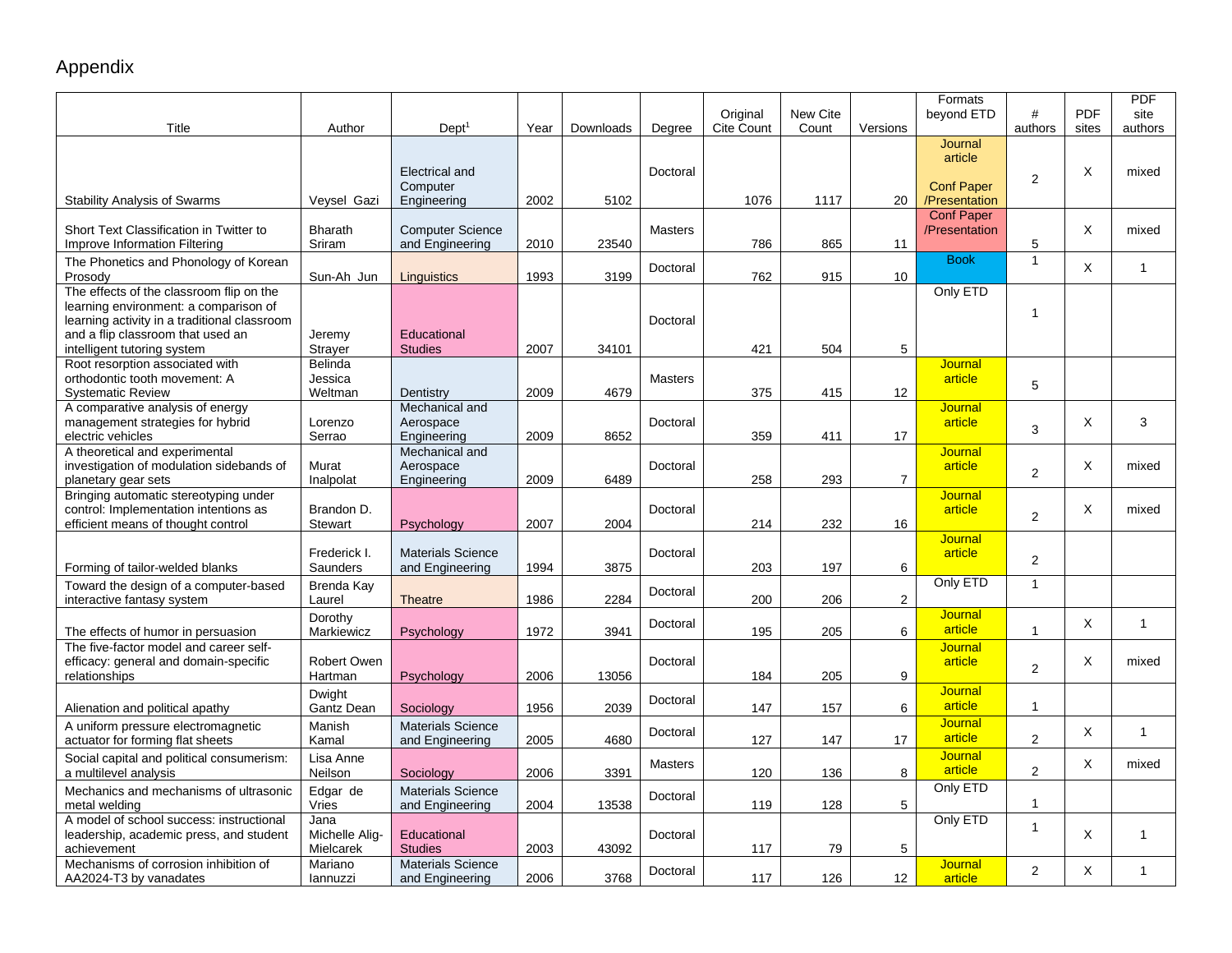| Title                                                                                                                                                                              | Author                               | Dept <sup>1</sup>                                      | Year | Downloads | Degree         | Original<br>Cite Count | New Cite<br>Count | Versions         | Formats<br>beyond ETD | #<br>authors   | <b>PDF</b><br>sites | <b>PDF</b><br>site<br>authors |
|------------------------------------------------------------------------------------------------------------------------------------------------------------------------------------|--------------------------------------|--------------------------------------------------------|------|-----------|----------------|------------------------|-------------------|------------------|-----------------------|----------------|---------------------|-------------------------------|
| Dynamic melodic expectancy                                                                                                                                                         | Bret J.<br>Aarden                    | <b>Music</b>                                           | 2003 | 2655      | Doctoral       | 117                    | 119               | $\overline{2}$   | Only ETD              | 1              |                     |                               |
| Omega-3 fatty acids effect on wound<br>healing                                                                                                                                     | Jodi C.<br>McDaniel                  | Nursing                                                | 2007 | 2796      | Doctoral       | 116                    | 126               | 17               | Journal<br>article    | 4              | X                   | mixed                         |
| The conceptual structure of emotional<br>experience in Chinese /                                                                                                                   | Brian King                           | <b>Graduate School</b>                                 | 1989 | 5282      | Doctoral       | 111                    | 118               | 4                | Only ETD              | 1              |                     |                               |
| Estimation of the standard error and<br>confidence interval of the indirect effect<br>in multiple mediator models                                                                  | Nancy<br>Elizabeth<br>Briggs         | Psychology                                             | 2006 | 3412      | Doctoral       | 110                    | 115               | 5                | Only ETD              | $\overline{1}$ |                     |                               |
| The emergence of distinctive features                                                                                                                                              | Jeff Mielke                          | Linguistics                                            | 2004 | 2470      | Doctoral       | 106                    | 112               | 8                | Only ETD              | $\mathbf{1}$   |                     |                               |
| A Lockean Theory of Intellectual<br>Property                                                                                                                                       | Adam D.<br>Moore                     | Philosophy                                             | 1997 | 3415      | Doctoral       | 105                    | 114               | 6                | Journal<br>article    | $\mathbf{1}$   |                     |                               |
| A criterion-related validity test of selected<br>indicators of musical sophistication using<br>expert ratings                                                                      | Joy E Ollen                          | <b>Music</b>                                           | 2006 | 4857      | Doctoral       | 103                    | 110               | 6                | Only ETD              | $\mathbf{1}$   | X                   | $\mathbf{1}$                  |
| Relationships of selected factors and the<br>level of computer use for instructional<br>purposes by technology education<br>teachers in Ohio public schools: a<br>statewide survey | Mohammed<br><b>Ibrahim</b><br>Isleem | Teaching and<br>Learning                               | 2003 | 4166      | Doctoral       | 102                    | 111               | 6                | Only ETD              |                |                     |                               |
| Development of a generalized<br>mechanical efficiency prediction<br>methodology for gear pairs                                                                                     | Hai Xu                               | Mechanical and<br>Aerospace<br>Engineering             | 2005 | 8340      | Doctoral       | 99                     | 111               | 4                | Only ETD              | $\mathbf{1}$   | X                   | $\mathbf{1}$                  |
| Employee silence: Investigation of<br>dimensionality, development of<br>measures, and examination of related<br>factors                                                            | Chad<br>Thomas<br><b>Brinsfield</b>  | Management and<br><b>Human Resources</b>               | 2009 | 8353      | Doctoral       | 98                     | 108               | 4                | Only ETD              | 1              |                     |                               |
| Analysis of crack propagation in asphalt<br>concrete using a cohesive crack model                                                                                                  | Jia-Der<br>Perng                     | Civil<br>Environmental, and<br>Geodetic<br>Engineering | 1989 | 3424      | <b>Masters</b> | 93                     | 95                | 3                | Journal<br>article    | 2              |                     |                               |
| <b>Student Attitude Toward STEM:</b><br>Development of an Instrument for High<br>School STEM-Based Programs                                                                        | <b>Mark Patrick</b><br>Mahoney       | Teaching and<br>Learning                               | 2009 | 3503      | Doctoral       | 92                     | 110               | 14               | Journal<br>article    | $\mathbf{1}$   | X                   | $\mathbf{1}$                  |
| An exploration of the factors associated<br>with the attitudes of high school EFL<br>teachers in Syria toward information and<br>communication technology                          | Abdulkafi<br>Albirini                | Educational<br><b>Studies</b>                          | 2004 | 4097      | Doctoral       | 89                     | 102               | $\overline{7}$   | Only ETD              | 1              | X                   | 1                             |
| Chinese morphology and its interface<br>with syntax                                                                                                                                | Xiang-ling<br>Dai                    | Linguistics                                            | 1992 | 3202      | Doctoral       | 88                     | 93                | 4                | Only ETD              | 1              | Χ                   | $\mathbf{1}$                  |
| Turkish college students' willingness to<br>communicate in English as a foreign<br>language                                                                                        | Yesim<br><b>Bektas</b><br>Cetinkaya  | Teaching and<br>Learning                               | 2005 | 8824      | Doctoral       | 86                     | 102               | $\boldsymbol{7}$ | Only ETD              | $\mathbf{1}$   | X                   | $\mathbf{1}$                  |
| Modeling and Control of a Hybrid-Electric<br>Vehicle for Drivability and Fuel Economy<br>Improvements                                                                              | Kerem<br>Koprubasi                   | Mechanical and<br>Aerospace<br>Engineering             | 2008 | 13501     | Doctoral       | 85                     | 92                | $\overline{7}$   | Only ETD              | $\mathbf{1}$   | X                   | $\mathbf{1}$                  |
| Plasticity-Based Distortion Analysis for<br>Fillet Welded Thin Plate T-Joints                                                                                                      | Gonghyun<br>Jung                     | <b>Materials Science</b><br>and Engineering            | 2003 | 5872      | Doctoral       | 83                     | 79                | $\overline{7}$   | Journal<br>article    | $\overline{c}$ | X                   | $\mathbf{1}$                  |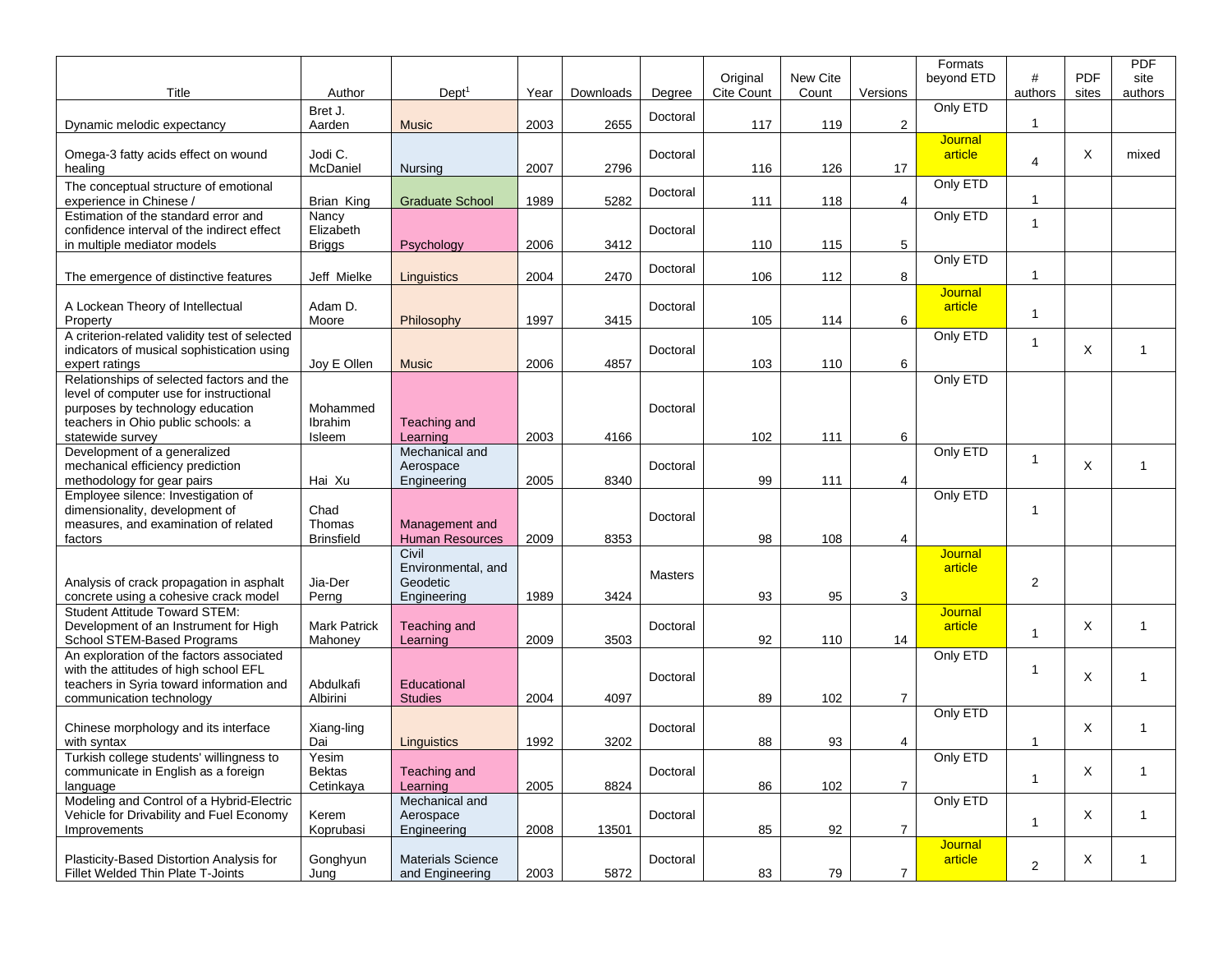| Title                                                                                                                                                | Author                             | Dept <sup>1</sup>                           | Year | Downloads | Degree         | Original<br>Cite Count | New Cite<br>Count | Versions | Formats<br>beyond ETD              | #<br>authors   | <b>PDF</b><br>sites | <b>PDF</b><br>site<br>authors |
|------------------------------------------------------------------------------------------------------------------------------------------------------|------------------------------------|---------------------------------------------|------|-----------|----------------|------------------------|-------------------|----------|------------------------------------|----------------|---------------------|-------------------------------|
| The Slaying of Lady Mondegreen, being<br>a Study of French Tonal Association and<br>Alignment and their Role in Speech                               | Pauline                            |                                             |      |           | Doctoral       |                        |                   |          | Only ETD                           | 1              |                     |                               |
| Segmentation                                                                                                                                         | Susan Welby                        | Linguistics                                 | 2003 | 2205      |                | 82                     | 84                | 4        |                                    |                |                     |                               |
| Video compression and rate control<br>methods based on the wavelet transform                                                                         | Eric J Balster                     | Electrical and<br>Computer<br>Engineering   | 2004 | 2583      | Doctoral       | 77                     | 83                | 5        | Only ETD                           | $\mathbf{1}$   | X                   | $\mathbf{1}$                  |
| High school student's motivation to<br>engage in conceptual change-learning in<br>science                                                            | Lily Barlia                        | Teaching and<br>Learning                    | 1999 | 3390      | Doctoral       | 76                     | 84                | 5        | <b>Conf Paper</b><br>/Presentation | 2              | X                   | $\mathbf{1}$                  |
| Microphone based on Polyvinylidene<br>Fluoride (PVDF) micro-pillars and<br>patterned electrodes                                                      | Jian Xu                            | Mechanical and<br>Aerospace<br>Engineering  | 2010 | 13374     | Doctoral       | 74                     | 79                | 6        | Journal<br>article                 | 4              |                     |                               |
| Religious democrats: democratic culture<br>and Muslim political participation in post-<br>Suharto Indonesia                                          | Saiful<br>Mujani                   | <b>Political Science</b>                    | 2004 | 5147      | Doctoral       | 73                     | 71                | 5        | Only ETD                           | $\mathbf{1}$   | X                   | 1                             |
| Smile Esthetics from Patients'<br>Perspective for Faces of Varying<br>Attractiveness                                                                 | Chang<br>Alexandra<br>Chan         | Dentistry                                   | 2011 | 2062      | <b>Masters</b> | 72                     | 91                | 8        | Journal<br>article                 | $\overline{7}$ |                     |                               |
| Job satisfaction of vocational teachers in<br>Puerto Rico                                                                                            | David<br>Padilla-Velez             | Agricultural and<br>Extension<br>Education  | 1993 | 2034      | Doctoral       | 68                     | 66                | 5        | Only ETD                           | $\mathbf{1}$   | X                   | $\mathbf{1}$                  |
| Becoming a sports fan: understanding<br>cognitive development and socialization<br>in the development of fan loyalty                                 | Jeffrey D.<br>James                | Educational<br><b>Studies</b>               | 1997 | 6650      | Doctoral       | 67                     | 65                | 4        | Only ETD                           | $\mathbf{1}$   | X                   | 1                             |
| How They Decide: A case study<br>examining the decision making process<br>for keeping or cutting music education in<br>a K-12 public school district | Marci L.<br>Major                  | <b>Music</b>                                | 2010 | 4533      | Doctoral       | 66                     | 81                | 3        | Journal<br>article                 | $\mathbf{1}$   |                     |                               |
| Describing and measuring the athletic<br>identity construct: Scale development<br>and validation                                                     | Thomas J<br>Cieslak                | <b>Human Sciences</b>                       | 2004 | 18485     | Doctoral       | 65                     | 86                | 3        | Only ETD                           |                |                     |                               |
| Cylindrical FDTD analysis of LWD tools<br>through anisotropic dipping layered earth<br>media                                                         | Hwa Ok Lee                         | Electrical and<br>Computer<br>Engineering   | 2005 | 2971      | <b>Masters</b> | 65                     | 69                | 11       | <b>Journal</b><br>article          | $\overline{2}$ | X                   | 2                             |
| The Limits to Judicialization: Legislative<br>Politics and Constitutional Review in the<br><b>Iberian Democracies</b>                                | Pedro C<br>Magalhaes               | <b>Political Science</b>                    | 2003 | 3781      | Doctoral       | 64                     | 76                | 4        | Only ETD                           | $\mathbf{1}$   | X                   | 1                             |
| Tool Degradation Characterization in the<br>Friction Stir Welding of Hard Metals                                                                     | <b>Brian</b><br>Thomas<br>Thompson | <b>Materials Science</b><br>and Engineering | 2010 | 2052      | <b>Masters</b> | 62                     | 70                | 6        | <b>Journal</b><br>article          | 2              |                     |                               |
| Using high-probability request<br>sequences to increase social interactions<br>in young children with autism                                         | Sunhwa<br>Jung                     | <b>Human Sciences</b>                       | 2003 | 6579      | Doctoral       | 61                     | 76                | 9        | Journal<br>article                 | 3              |                     |                               |
| No child left behind: determining the<br>impact of policy on music education                                                                         | Kevin W<br>Gerrity                 | <b>Music</b>                                | 2007 | 3159      | Doctoral       | 61                     | 66                | 4        | <b>Journal</b><br>article          | $\mathbf{1}$   |                     |                               |
| Supply Chain Resilience: Development<br>of a Conceptual Framework, an<br>Assessment Tool and an Implementation<br>Process                            | Timothy J.<br>Pettit               | <b>Business</b><br>Administration           | 2008 | 2766      | Doctoral       | 61                     | 77                | 9        | Only ETD                           | 1              | X                   | $\mathbf{1}$                  |
| Fan loyalty : the structure and stability of<br>an individual's loyalty toward an athletic<br>team                                                   | Daniel Carl<br>Funk                | <b>Human Sciences</b>                       | 1998 | 4980      | Doctoral       | 60                     | 60                | 4        | Only ETD                           | $\mathbf{1}$   | X                   | $\mathbf{1}$                  |